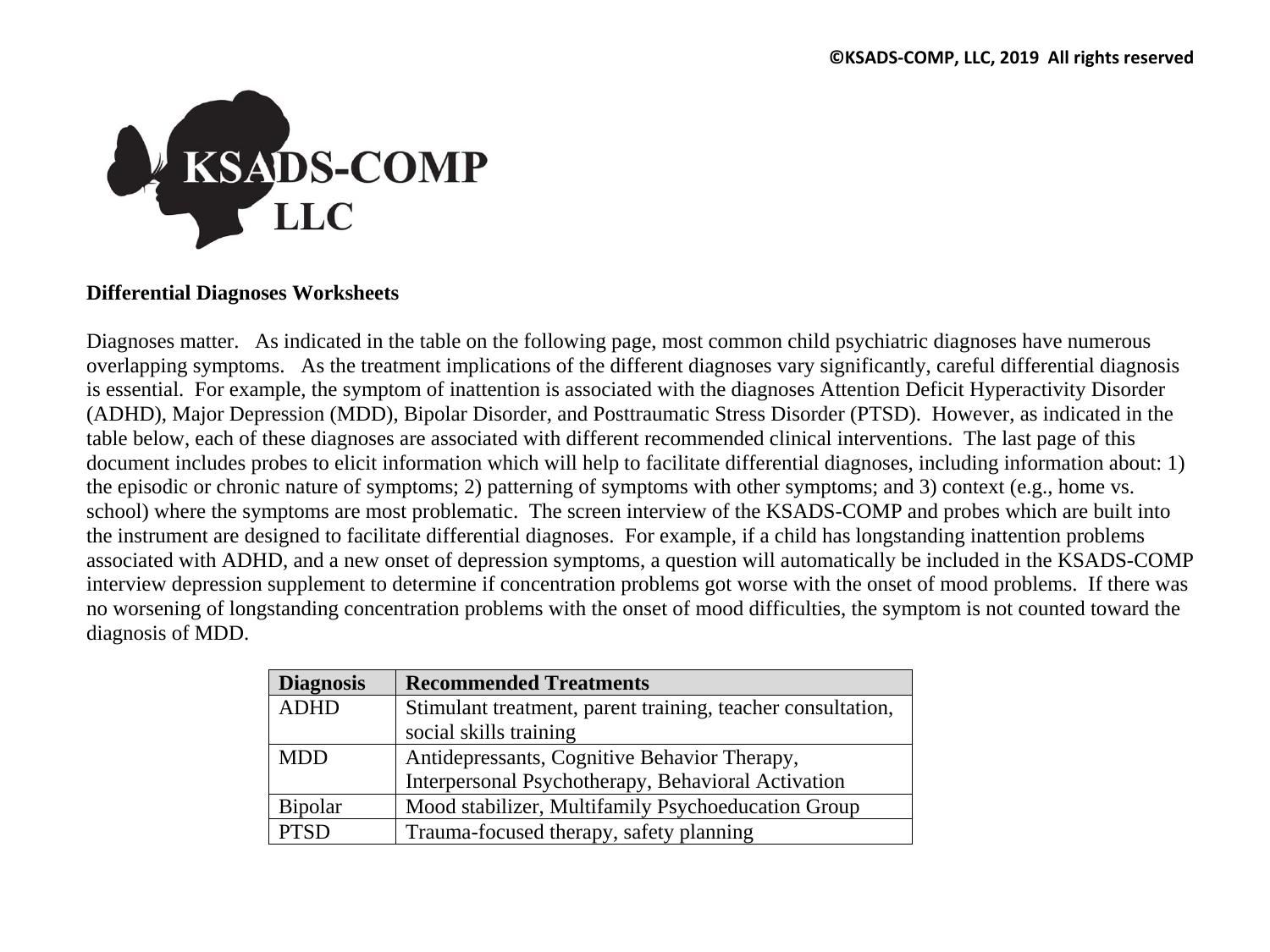| Mania                                                                                                                                      | <b>Major Depression</b>                                                                                                                                                                                                                                                                                                                                                | <b>Attention Deficit Disorder</b>                                                    | <b>Oppositional Defiant Disorder</b>                             | <b>PTSD</b>                                                                                 |                                                        |
|--------------------------------------------------------------------------------------------------------------------------------------------|------------------------------------------------------------------------------------------------------------------------------------------------------------------------------------------------------------------------------------------------------------------------------------------------------------------------------------------------------------------------|--------------------------------------------------------------------------------------|------------------------------------------------------------------|---------------------------------------------------------------------------------------------|--------------------------------------------------------|
| Distinct period of<br>Abnormally Elevated,                                                                                                 | Meets criteria for:                                                                                                                                                                                                                                                                                                                                                    | Meets criteria for at least 6                                                        | Meets criteria for 4 symptoms                                    | Criterion A trauma plus:                                                                    |                                                        |
| Expansive or<br><b>Irritable Mood and</b><br>increased goal directed<br>activity<br>Plus 3 symptoms<br>(four if mood is only<br>irritable) | Depressed Mood<br><b>Irritable Mood</b> , or<br><b>Anhedonia</b><br>Plus 4 symptoms<br><b>Worthlessness/Guilt</b><br><b>Sleep Disturbances/</b><br><b>Insomnia</b><br><b>Fatigue</b><br><b>Concentration Disturbance</b><br>Appetite/Weight Changes<br><b>Psychomotor Agitation or</b><br><b>Psychomotor Retardation</b><br>Recurrent Thoughts of<br>Death/Suicidality | Inattention symptoms:<br><b>Makes Careless Mistakes</b>                              | <b>Irritable/Loses temper</b><br><b>Argues a lot with adults</b> | One Re-Experiencing item:                                                                   |                                                        |
|                                                                                                                                            |                                                                                                                                                                                                                                                                                                                                                                        | <b>Difficulty Sustaining</b><br><b>Attention</b>                                     | <b>Disobeys rules</b><br><b>Easily annoyed or angered</b>        | One Avoidance items:                                                                        |                                                        |
|                                                                                                                                            |                                                                                                                                                                                                                                                                                                                                                                        | Doesn't Listen<br>Difficulty Following                                               | <b>Angry</b> or resentful<br>Spiteful or vindictive              | Two of the following:<br>Inability to recall aspects of                                     |                                                        |
|                                                                                                                                            |                                                                                                                                                                                                                                                                                                                                                                        | Instructions<br><b>Difficulty Organizing Tasks</b><br><b>Avoids Tasks Requiring</b>  | Annoys people on purpose<br>Blames others for own                | the traumatic event(s);<br><b>Persistent and exaggerated</b><br>negative beliefs and        |                                                        |
| Grandiosity<br><b>Sleep Disturbance/</b><br><b>Decreased Need for Sleep</b>                                                                |                                                                                                                                                                                                                                                                                                                                                                        |                                                                                      | Attention<br><b>Loses Things</b>                                 | mistakes<br>Duration: Minimum of 6                                                          | expectations (e.g., I am<br>bad, the world is unsafe); |
| <b>Pressured Speech</b><br><b>Racing Thoughts</b>                                                                                          |                                                                                                                                                                                                                                                                                                                                                                        | <b>Easily Distracted</b><br>months<br>Forgetful in Daily Activities                  |                                                                  | <b>Distorted cognitions about</b><br>causes or consequences of<br>the traumatic event (e.g. |                                                        |
| <b>Distractibility</b><br><b>Psychomotor Agitation or</b><br><b>Increased Goal Directed</b>                                                | Duration: Minimum of 2                                                                                                                                                                                                                                                                                                                                                 | <b>OR</b>                                                                            |                                                                  | blame self);<br>Persistent negative emotional<br>states (e.g., anger, fear, guilt,          |                                                        |
| Activity<br><b>Excessive Involvement in</b><br><b>High-Risk Activities</b>                                                                 | weeks                                                                                                                                                                                                                                                                                                                                                                  | Meets Criteria for at least 6 of<br>the hyperactivity/ impulsivity<br>symptoms:      |                                                                  | shame)<br><b>Anhedonia</b><br>Feelings of detachment;<br>Persistent inability to            |                                                        |
| Duration: At least one                                                                                                                     |                                                                                                                                                                                                                                                                                                                                                                        | <b>Psychomotor agitation/</b><br><b>Fidget</b>                                       |                                                                  | experience positive<br>emotions (e.love,)                                                   |                                                        |
| week (or any duration if<br>hospitalized).                                                                                                 |                                                                                                                                                                                                                                                                                                                                                                        | <b>Driven by a Motor</b><br><b>Difficulty Remaining Seated</b>                       |                                                                  | Two Increased Arousal items:<br><b>Irritability</b>                                         |                                                        |
|                                                                                                                                            |                                                                                                                                                                                                                                                                                                                                                                        | Runs or Climbs Excessively<br>Difficulty Playing Quietly<br><b>Talks Excessively</b> |                                                                  | <b>Reckless or Self-Destructive</b><br><b>Behavior</b><br>Hypervigilance                    |                                                        |
|                                                                                                                                            |                                                                                                                                                                                                                                                                                                                                                                        | <b>Blurts Out Answers</b><br>Difficulty Waiting Turn                                 |                                                                  | <b>Exaggerated Startle</b><br><b>Difficulty Concentrating</b>                               |                                                        |
|                                                                                                                                            |                                                                                                                                                                                                                                                                                                                                                                        | Often interrupts or intrudes                                                         |                                                                  | Sleep disturbance/Insomnia                                                                  |                                                        |
|                                                                                                                                            |                                                                                                                                                                                                                                                                                                                                                                        | Duration: Minimum of 6<br>months                                                     |                                                                  | Duration: Minimum of 1<br>month                                                             |                                                        |